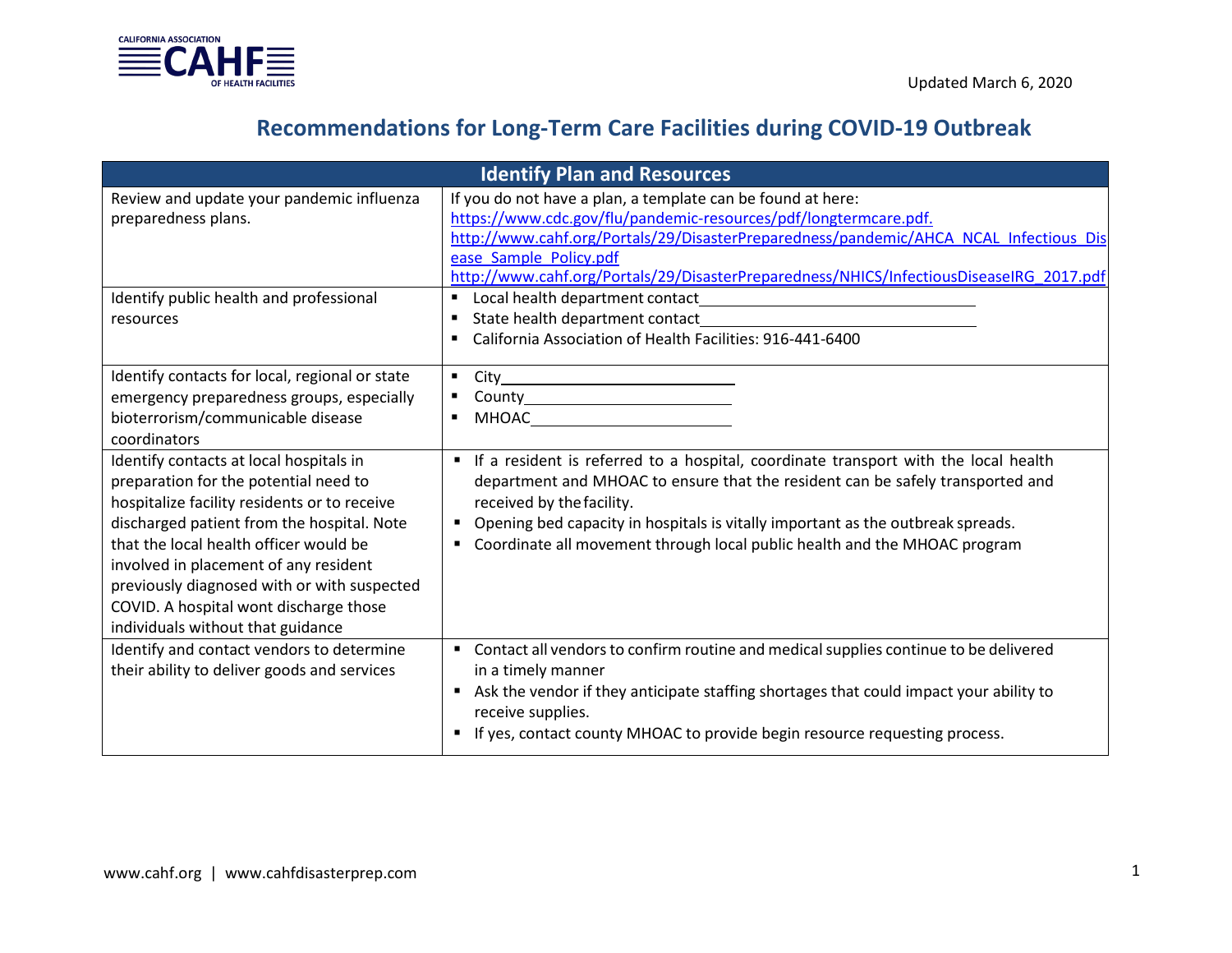

| <b>Surveillance and Tracking</b>                                                                          |                                                                                                                                                                                                                                                                                                                                                                                                                                                                                                                                                                                                                                                                                                                                               |  |  |  |
|-----------------------------------------------------------------------------------------------------------|-----------------------------------------------------------------------------------------------------------------------------------------------------------------------------------------------------------------------------------------------------------------------------------------------------------------------------------------------------------------------------------------------------------------------------------------------------------------------------------------------------------------------------------------------------------------------------------------------------------------------------------------------------------------------------------------------------------------------------------------------|--|--|--|
| Perform surveillance to detect<br>respiratory infections including<br>COVID-19.                           | Assign one person to monitor public health updates from local and state public health<br>п<br>departments. Inform staff of critical information and changes.<br>Implement protocol for daily monitoring of influenza-like-illness (ILI) among residents and<br>п<br>staff. McGeer criteria for ILI can be found here: https://spice.unc.edu/wp-<br>content/uploads/2017/03/Respiratory-Tract-Infection-Worksheet-McGeer-SPICE.pdf<br>Assess incoming residents with respiratory symptoms* for:<br>п<br>Travel to area with COVID-19 transmission in 14 days prior to illness onset<br>ii.<br>Fever, Cough, Shortness of Breathe<br>*Symptoms of COVID-19 can be found here: https://www.cdc.gov/coronavirus/2019-<br>ncov/about/symptoms.html |  |  |  |
| Immediately contact your local health<br>department if a resident meets exposure and<br>symptom criteria. | Your local health department will help assess the situation and provide guidance for<br>п<br>further actions.<br>Specimens for COVID-19 should not be collected in the facility, unless a procedure<br>$\blacksquare$<br>has been put in place and cleared by your local health department.                                                                                                                                                                                                                                                                                                                                                                                                                                                   |  |  |  |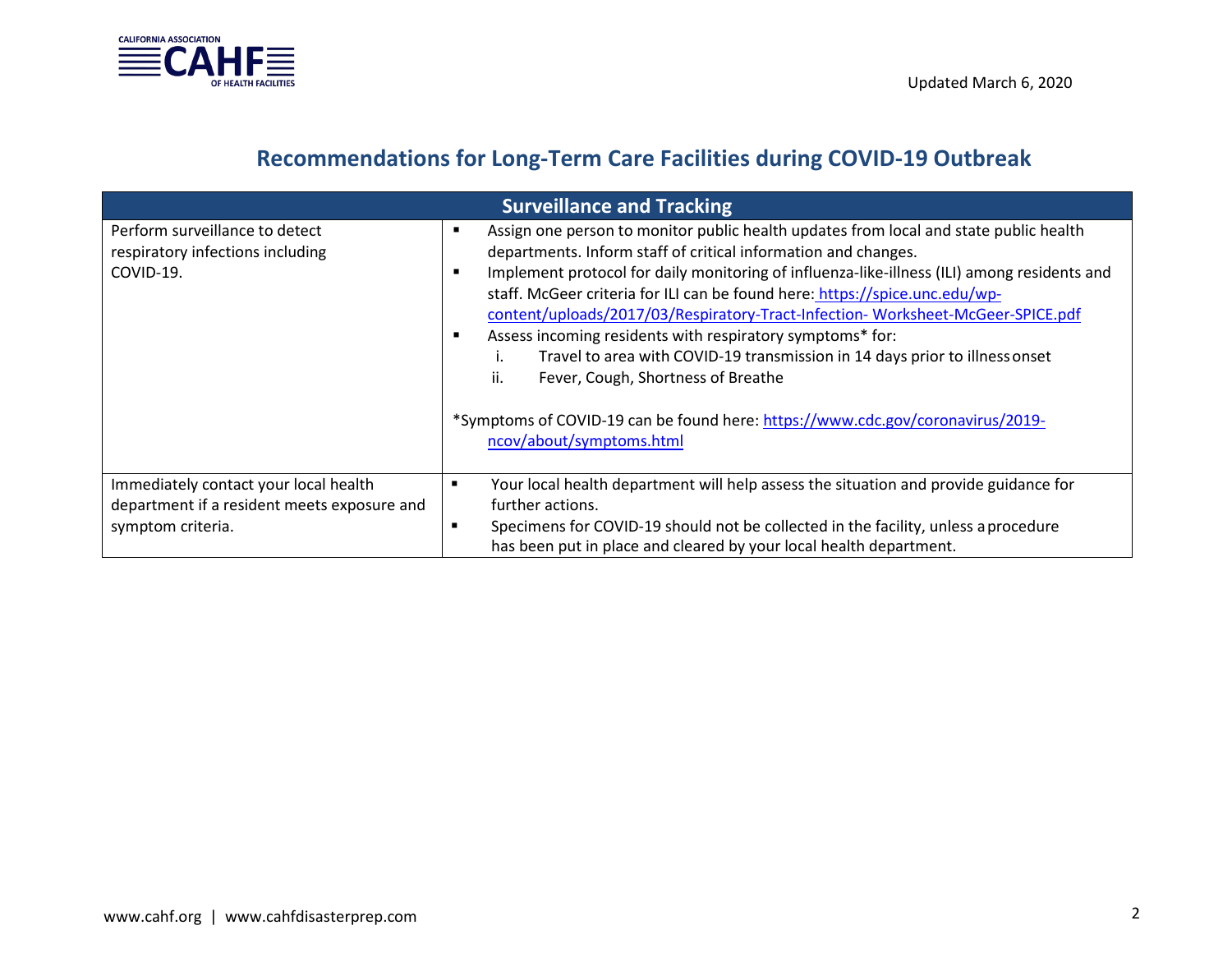

|                                       |                | <b>Protecting Staff and Visitors</b>                                                        |
|---------------------------------------|----------------|---------------------------------------------------------------------------------------------|
| Educate all personnel, residents, and | $\blacksquare$ | Educate on potential harm from respiratory illnesses to nursing home residents, and basic   |
| family members of residents about     |                | prevention and control measures for respiratory infections such as influenza and COVID-     |
| COVID-19.                             |                | 19.                                                                                         |
|                                       | $\blacksquare$ | Include the following topics in education (with useful resources):                          |
|                                       |                | Hand hygiene: https://www.cdc.gov/handhygiene/providers/index.html                          |
|                                       |                | Respiratory hygiene and cough etiquette including sneezing/coughing into tissue<br>ii.      |
|                                       |                | or elbow, wear a procedure mask if needed, place used tissues in a waste                    |
|                                       |                | receptacle and wash hands immediately after using tissues:                                  |
|                                       |                | https://www.cdc.gov/flu/professionals/infectioncontrol/resphygiene.htm                      |
|                                       |                | Use of Personal Protective Equipment (PPE) recommended when caring for<br>iii.              |
|                                       |                | COVID-19 patients, including gown, gloves, mask (or respirator), and eye                    |
|                                       |                | protection that covers the front and sides of the face.                                     |
|                                       |                | https://www.cdc.gov/hai/pdfs/ppe/ppe-sequence.pdf                                           |
|                                       |                | Screening visitors for illness<br>iv.                                                       |
|                                       |                | Limiting visitors during outbreaks<br>v.                                                    |
| Review, implement, and reinforce an   | $\blacksquare$ | A policy for when direct care staff should use standard, droplet, and contact               |
| infection control plan for preventing |                | precautions for residents with symptoms of respiratory infection.                           |
| communicable disease among            | $\blacksquare$ | A plan for implementing respiratory hygiene throughout the facility.                        |
| residents, visitors, and facility     | $\blacksquare$ | A plan for co-horting symptomatic residents or groups using one or more of the              |
| personnel. The plan should include:   |                | following strategies:                                                                       |
|                                       |                | Confining symptomatic residents and exposed roommates to their rooms.                       |
|                                       |                | Placing symptomatic residents together in one area of the facility.<br>ii.                  |
|                                       |                | Closing units where symptomatic and asymptomatic residents reside.<br>iii.                  |
|                                       |                | Co-horting staff on either affected or non-affected units to prevent<br>iv.                 |
|                                       |                | transmission between units.                                                                 |
|                                       |                | Closing communal dining halls.<br>۷.                                                        |
|                                       |                | Canceling events in the facility where many people come together.<br>vi.                    |
|                                       |                | Cleaning and disinfecting high touch surfaces with EPA-registered disinfectant with<br>vii. |
|                                       |                | label claim of effectiveness against human coronavirus or emerging viral                    |
|                                       |                | pathogens.                                                                                  |
|                                       | п              | Consider cancelling community and/or group outings<br>viii.                                 |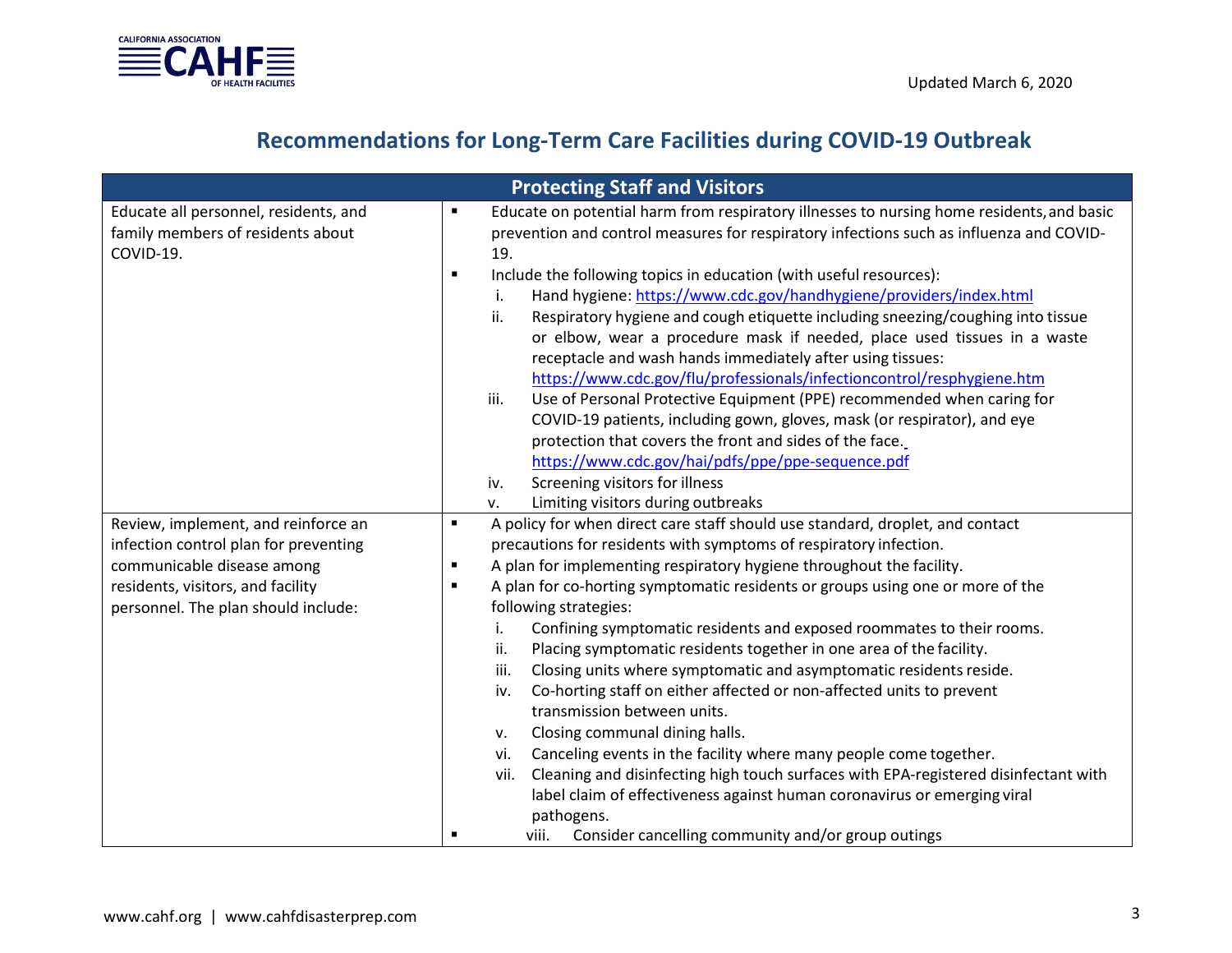

| <b>Implementing Restrictions</b>                                                                                                                   |                                                                                                                                                                                                                                                                                                                                                                                                                                                                                                              |  |  |
|----------------------------------------------------------------------------------------------------------------------------------------------------|--------------------------------------------------------------------------------------------------------------------------------------------------------------------------------------------------------------------------------------------------------------------------------------------------------------------------------------------------------------------------------------------------------------------------------------------------------------------------------------------------------------|--|--|
| Develop criteria and protocols for closing units or<br>the entire facility to new admissions when COVID-19<br>has been identified in the facility. | Inform discharge planners within your healthcare network (e.g., transferring<br>٠<br>hospitals) that your facility is closed to new admissions.<br>If a section of the facility will be closed: For units that will remain open to new<br>admissions, develop communications protocol (e.g., talking points) to inform new<br>residents of COVID-19.<br>Prepare program waiver and/or program flex and fax/email to your CDPH<br>licensing district office.                                                  |  |  |
| Develop criteria and protocols for enforcing visitor<br>limitations.                                                                               | Screen visitors for respiratory illness symptoms.<br>Screening visitors for recent travel to area with COVID-19 transmission.<br>Post signs at the entry, the reception area, and throughout the facility to help<br>visitors, staff, and volunteers self-identify relevant symptoms and travel history.<br>Educate visitors and family members not to visit the facility if they are<br>$\blacksquare$<br>experiencing respiratory symptoms.                                                                |  |  |
| If visitors are allowed to enter the room of a<br>resident with confirmed or suspected COVID-19,<br>the facility will:                             | Enact a policy defining what PPE should be used by visitors.<br>$\blacksquare$<br>Before visitors enter the resident's room, staff will provide instructions to visitors<br>٠<br>on hand hygiene, limiting surfaces touched, and appropriate use of PPE.<br>Maintain a record (e.g., a log with contact information) of all visitors who enter<br>and exit the room.<br>Ensure visitors limit their movement within the facility (e.g., avoid the cafeteria and<br>other public gathering areas like halls). |  |  |